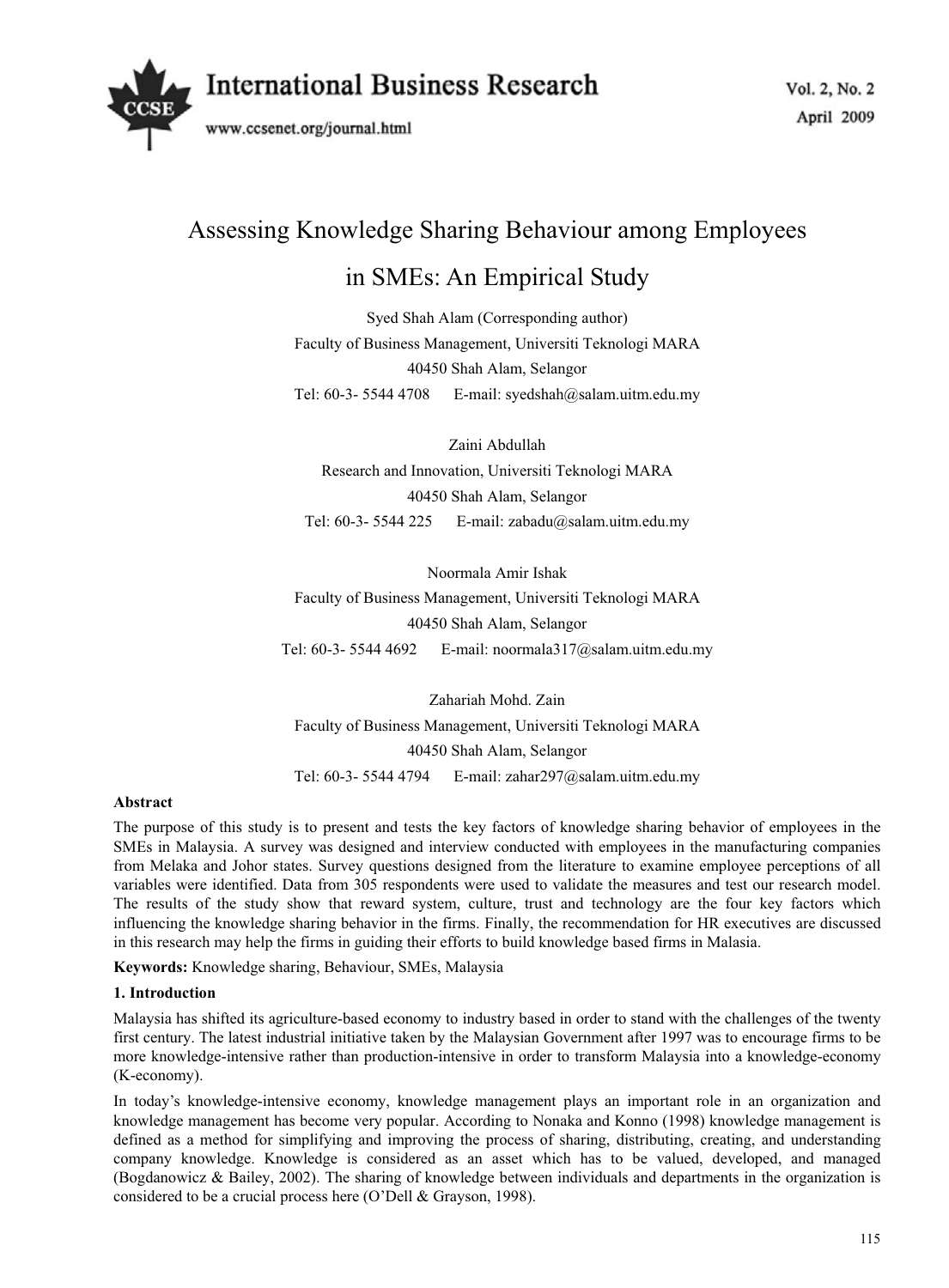Knowledge sharing is a process where the individual exchange his/her knowledge and ideas through discussions to create new knowledge or ideas. Hislop (2002) argued that the relationship between attitudes and behaviors of workers to knowledge sharing and the workers who are willing to share their knowledge are a two way reciprocal process between attitudes and behavior of the relationship between the workers' willingness to engage in the knowledge sharing. This is a crucial process for an organization to become successful.

Recently many organizations are encouraging the knowledge sharing behavior among their employee in order to meet the organization's objective and goals. There are some organizations which gain benefit after implementing knowledge sharing (O'Dell & Grayson, 1998). They found that companies such as Buckman Laboratories and Texas Instruments and a great saving in Dow Chemical and Chevron have huge gain of profit for knowledge sharing process. Cheng (2002) stated that, knowledge sharing can helps employees to new understanding their jobs and bring personal recognition within the department. Once the knowledge is built, companies will be able to have sustainable competitive advantage.

There are many employees who are unwilling to share their knowledge they have (Chow, Deng, & Ho, 2000). They added that this phenomenon happens is because the employees scared of the loss of valuable knowledge. Although many organizations apply technology to support knowledge sharing behavior, the problem still exists and is far from being successful (Grumbley, 1998). It is a problem to encourage the employees to share their knowledge because the knowledge is with them and is a sign of power to them (Grumbley, 1998). Due to the situation, Mason and Pauleen (2003) noted that this represents a formidable challenge for most managers.

This paper addresses this gap. It focuses on the knowledge sharing behavior of knowledge workers in Malaysia. This study provides empirical evidence and discusses the factors influencing knowledge sharing behavior. We investigate a relationship between these factors and knowledge behavior. ICT industries were chosen for this study. The results of this study indicate that some factors have clear impact on knowledge sharing behavior.

#### **2. Research Model and Hypotheses**

The conceptual model tested in this paper contains constructs that have demonstrated theoretical support, based on a number of researches done in this area in different countries, particularly in knowledge management area (Scarbrough & Carter, 2000; Kugel & Schostek, 2004; McDermott & O'Dell, 2001; Connelly & Kelloway, 2003; Sharratt & Usoro, 2003; Yaacob & Hassan, 2005). The model examines the factors that would possibly affect the knowledge sharing behavior. The conceptual model is shown in Figure 1.

The schematic diagram of the theoretical framework in Figure 1 is to show the relationship between the dependent and independent variables. Essentially, the theoretical framework shown is the foundation on which the entire research is based upon.

Knowledge sharing behavior is the dependent variable in this research. The dependent variable is analyzed in this research in order to find out the answers or solution to the problem i.e., what are the factors that influence knowledge sharing behavior of employees in the SMEs in Malaysia? In this situation, the study will be testing six independent variables i.e. commitment, reward system, culture, social interaction, trust and technology as possible variables that are believed to have influence towards the dependent variable (knowledge sharing behavior).

*Commitment:* The commitment of the employees in the organization is one of the key issues in making the employees to share their knowledge. In order to make knowledge management successful, the level of commitment and capability to encourage knowledge sharing are strongly related (Scarbrough & Carter, 2000). According to Hislop (2002) the level of commitment will, in turn, influence employees attitudes and behaviors to sharing their knowledge for the benefit of the organization. When employees levels of commitment is high then they are more willing and work effectively for the organization. Hislop (2002) argued that commitment is important because workers with high levels of organizational commitment are less likely to leave, are more likely to be highly motivated, and will probably be more willing to provide extra discretionary effort and be generally more willing to share their knowledge within the organization. Therefore, commitment is taken into consideration as one of the factor that affects knowledge sharing behavior. Thus the following hypothesis needs to be substantiated:

Hypothesis 1: There is a significant relationship between commitment and knowledge sharing behavior.

*Reward system:* Reward is also one of the effective factors which will encourage people to share knowledge with others. Kugel & Schostek (2004) study found that knowledge is shared only because monetary rewards are obtained, and when the rewards system is withdrawn, the knowledge sharing behavior will decrease (. Rewards or bonuses are extrinsic motivation (Stenmark, 2003). Employees will generally act in a way that they perceive as being rewarded - this is not merely pay but the outcomes that will make an individual feel that they are achieving their intrinsic or extrinsic needs (Palardy, 1994; Mullins, 2002). Grumbley (1998) stated that one way of helping to convince them of their value to the organization is to offer inducements in a form that is linked to the well-being of the organization as share or share options that shape of performance or profit-based schemes. Syed-Ikhsan and Rowland (2004) study reveals that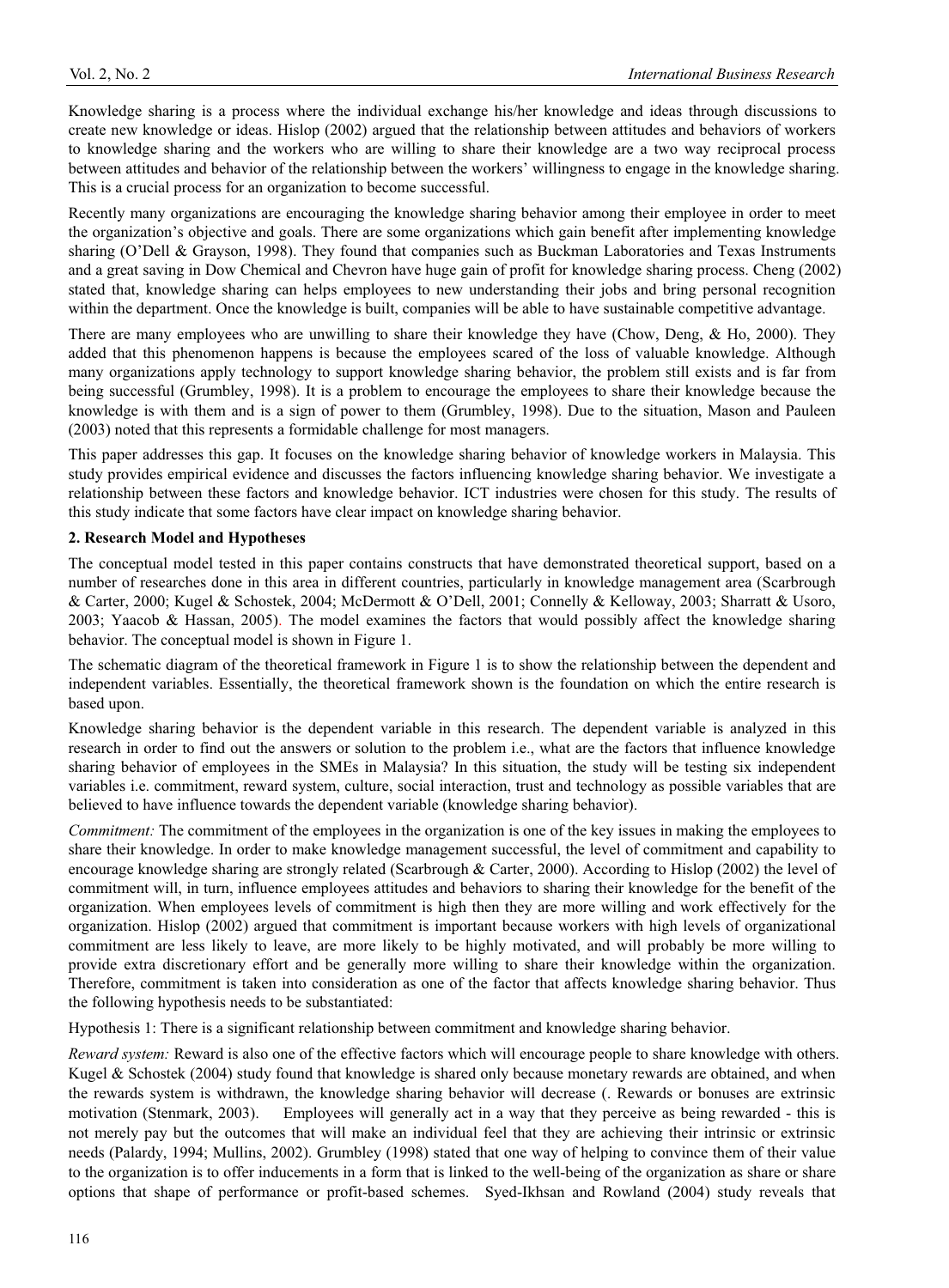organizations which provide "reward" systems will definitely encourage employees to share the knowledge. It is also found that one of the strategies that could foster knowledge sharing is by introducing incentive schemes for knowledge sharing (Matusik & Hill 1998; Trussler, 1998). The companies have to reward the employees who are willing to share their knowledge with others. Hariharan and Cellular (2005) emphasize that the management should announce reward and recognition schemes to measure and reward knowledge sharing and replication with demonstrated business results. Thus, reward system is included in the theoretical framework of this research, as follows:

Hypothesis2: there is a significant relationship between reward system and knowledge sharing behavior.

*Culture:* Researches have investigated the importance of organization culture. It is one of the main factors that make the knowledge management and knowledge sharing a success in an organization (Tuggle and Shaw, 2000). Strong culture and the attitudes of the employers and employees could help the company become successful. So, it is important to have a culture of sharing knowledge. Schein (1985) has defined culture as the shared values, beliefs and practices of the people in the organization. Culture exists in a deeper level as well for example how people act, what they expect of each other and how they make sense of the opposite party's action (McDermott & O'Dell, 2001). McDermott and O'Dell (2001) added that people are often acting in ways consistent with its underlying or core values. From the definition it could be concluded that in an organization with knowledge sharing culture, people would share their ideas and exchange knowledge with others because they treat this culture as natural, rather than they are force to share their knowledge with others. Therefore, the hypothesis is:

Hypothesis 3: There is a significant relationship between culture and knowledge sharing behavior.

*Social interaction:* Knowledge sharing can occur without our realization. Knowledge sharing behavior or knowledge transfer is actually has been occur at that time of communicating or talking with people. Even the employees having a cup of coffee at a coffee shop or talking about their work; some knowledge has been exchanged among them (Connelly & Kelloway, 2003). This behavior not only applies to the employees, this could be possible to the upper management as well. The employees and the employers should interact more in order to gain knowledge. When both employees and employers communicate, it indirectly reduces the status differentials. This reducing nature of status differential may encourage social interaction among them which may increase the knowledge sharing (Connelly & Kelloway, 2003). Employees will not share their knowledge among all groups of the members if the organization is constrained by hierarchies and status differentiations among them (Connelly & Kelloway 2003). Thus, many organization encourage to motivate their employees to interact more among them by providing rest rooms or provide food or drinks for them (Flaherty, 2000). This leads to the fourth hypothesis:

Hypothesis 4: There is a significant relationship between social interaction and knowledge sharing behavior.

*Trust:* Trust is the most effective and least costly method that can encourage people to share their knowledge (Dyer & Singh, 1998). Many people are willing to share their knowledge with others if they feel that the person is honest and can be trusted (Sharratt & Usoro, 2003). This has become a tool to motivate people to share knowledge. According to Sharratt and Usoro (2003), when one views a community as upholding trustworthy values such as mutual reciprocity, honesty, reliability and commitment, there is likely to be greater degree of motivation to participate and share one's knowledge. Thus it concludes that high level of interpersonal trust correlate with high levels or willingness to knowledge sharing (Kalantzis & Cope, 2003). Thus, the hypothesis is:

Hypothesis 5: There is a significant relationship between trust and knowledge sharing behavior.

*Technology:* Many organizations increase the knowledge sharing behavior among the employees by introducing and using technology (Yaacob & Hassan, 2005). The organizations create or acquire database or "knowledge repository" where the employees can contribute their expertise in a way that can be accessed by other employees as well (Ruggles, 1998). Through technology, employees not only can share their knowledge internally but they can share even across a wide geographical separation (Connelly & Kelloway, 2003).

Knowledge sharing technology may provide a visible symbol of management's support for the knowledge sharing (Connelly & Kelloway, 2003). Technology makes people easily to access and more willing to share their knowledge because it suits for those who are shy or very busy and prefer to avoid face to face interaction (Connelly & Kelloway, 2003). This leads to the sixth hypothesis:

Hypothesis 6: There is a significant relationship between technology and knowledge sharing behavior.

#### **3. Research Methods**

A survey instrument was formulated to obtain feedback from the employees of SMEs in Malaysia, assessing their knowledge sharing behaviour. In order to focus on SMEs, lists were sought from the Small and Medium Industries Development Corporation (SMIDEC) in Malaysia web site. As such, the surveys sent out were personally addressed to the owner and or manager of each of SMEs and requesting them to distribute the questionnaires to their employees.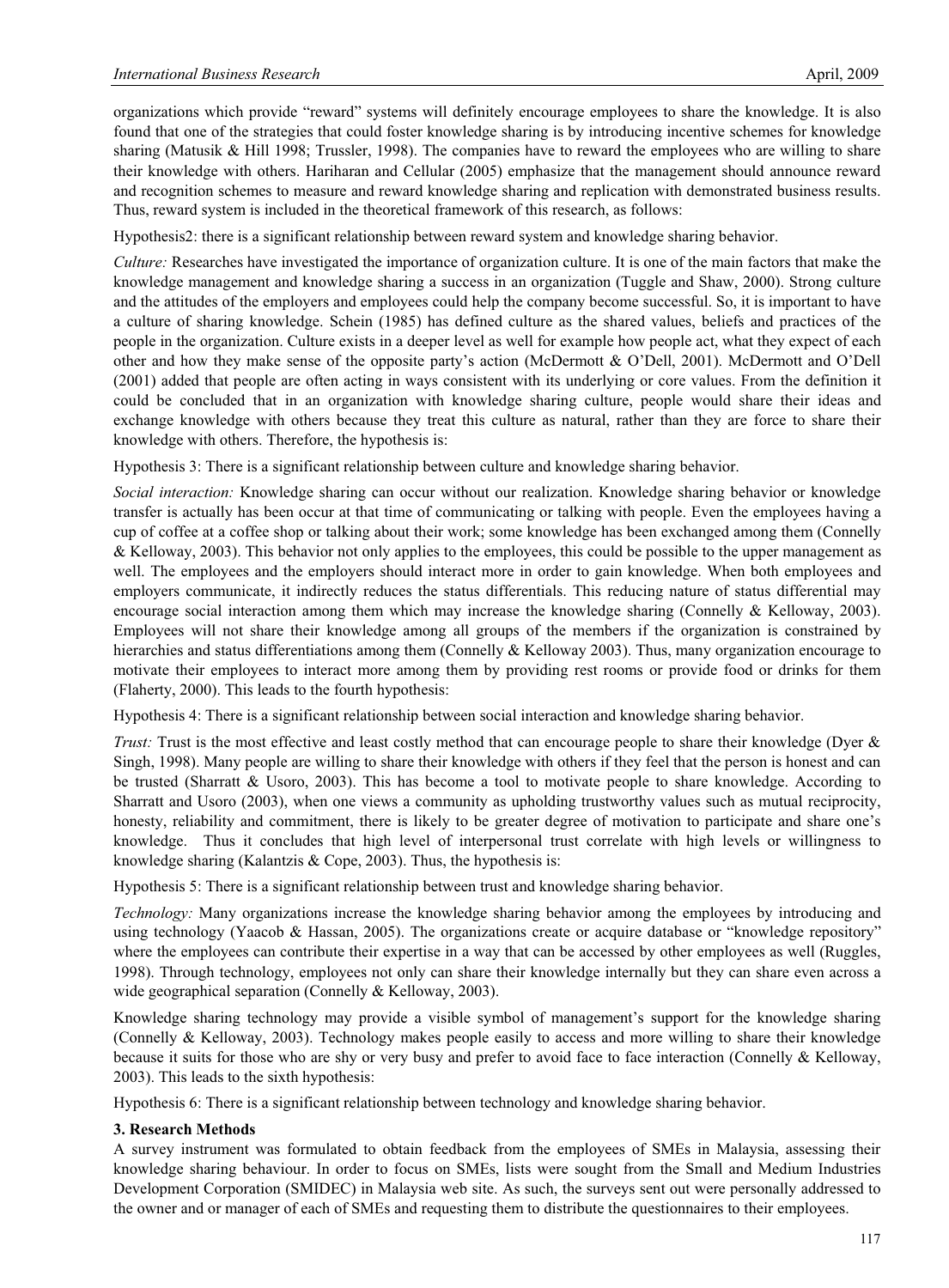### *3.1 Data Collection*

The population of this study comprises of all SMEs from service sectors in Melaka and Johor in Malaysia. These are registered under Small and Medium Industries Development Corporation (SMIDEC). Data were gathered based on mail and personal administered questionnaire. A packet of 500 survey instruments, enclosing a return envelop were sent to randomly selected SMEs from the list of SMIDEC. The respondents for this study were targeted to be any employees who are working in the organizations for more than two years. It was assumed that those employees working in that organization for more than two are already familiar with the culture of the organizations.

To maximize the return rate, three subsequent reminders were sent over telephone and the mail lists maintained by SMIDEC after the initial surveys were mailed. Telephone inquiries were conducted only three weeks later as a last resort for those SMEs that had not responded. The response rate for the survey was 64.8 per cent (324 responses). Due to missing values for at least two sections of the responses 19 samples were discarded from this research and finally 305 samples were then processed and analysed using SPSS.

Table I presents a breakdown of the respondents' demographic situation. The majority of the respondents were male (60.0 percent), Chinese group was the highest contributors of the total respondents (61.31 percent) and the second highest group is represented by Malays (26.51 percent). Majority of the respondents were in the service organisations and most of the SMEs are local. In terms of position held by the respondents, majority of them were mid level manager.

The questionnaire was operationalised using the literatures on knowledge sharing behavior (Scarbrough & Carter, 2000; Hislop, 2002; Kugel & Schostek, 2004; Palardy, 1994; Mullins, 2002; Grumbley, 1998; Matusik & Hill 1998; Trussler, 1998; Tuggle and Shaw, 2000; Connelly & Kelloway, 2003; Dyer & Singh, 1998; Connelly & Kelloway, 2003). The first part of the questionnaire included questions about the demographic characteristics of the respondents such as gender, race and working experience. The second part consisted of questions measuring the factors influencing knowledge sharing behavior on a Likert scale ranging from  $1=$  strongly disagree to  $5 =$  strongly agree.

#### *3.2 Measures*

Table II shows the number of items comprising each scale: the reliability reported by Moore and Benbasat (1991) for the scale and Cronbach's alpha for scale reliability obtained for our sample. Reliability from our sample showed a reasonable level of reliability  $(\alpha > 0.70)$ .

#### *3.3 Hypotheses Testing*

The strength of the proposed relationship was assessed using the respective statistical analyses summarized in Tables III.

#### **Hypothesis 1:** *There is a significant relationship between commitment and knowledge sharing behavior.*

The results of this study show that the association between commitment and knowledge sharing behavior is not significant. The multiple regression result shows commitment has beta=.093; p-value= .140. The results prove that, the null hypothesis that there is no relationship between commitment and knowledge sharing behavior can not be rejected. In this situation, the employees those are working in the SMEs perceived commitment as a less important factor for knowledge sharing behavior.

#### **Hypothesis 2:** *There is a significant relationship between reward system and knowledge sharing behavior.*

Reward is one of the effective factors that will encourage employees to share knowledge with each other in the organization (Kugel & Schostek, 2004. The results of this study show that there is a significant association between reward system and knowledge sharing behavior. It is significant at .05 levels. Accordingly, the hypothesis 2 could not be rejected. In addition, the direction of the associations is positive in which it indicates that the higher the reward system in the organization, the higher will be possibility of knowledge sharing among the employees.

#### **Hypothesis 3:** *There is a significant relationship between culture and knowledge sharing behavior.*

Researches have investigated the importance of organization culture. It is one of the main factors that make management and knowledge sharing successful in an organization (Tuggle and Shaw, 2000). Culture factor is an important factor that has a positive effect on knowledge sharing behavior. Referring to Table II, the third hypothesis tested the relationship between culture and knowledge sharing behavior. The regression result (beta= .180, t-value= 2.662, p-value= .01) indicates that the association between culture and knowledge sharing behavior is significant at .01 level (p= .008). In term of direction, the result shows that there is a positive direction between the two constructs. This study also confirmed by another study by McDermott and O'Dell (2001).

#### **Hypothesis 4:** *There is a significant relationship between social interaction and knowledge sharing behavior.*

The results of this study show that the association between social interaction and knowledge sharing behavior is not significant. The multiple regression result shows social interaction have beta=.018; p-value= .779. The results prove that, the null hypothesis that there is no relationship between social interaction and knowledge sharing behavior could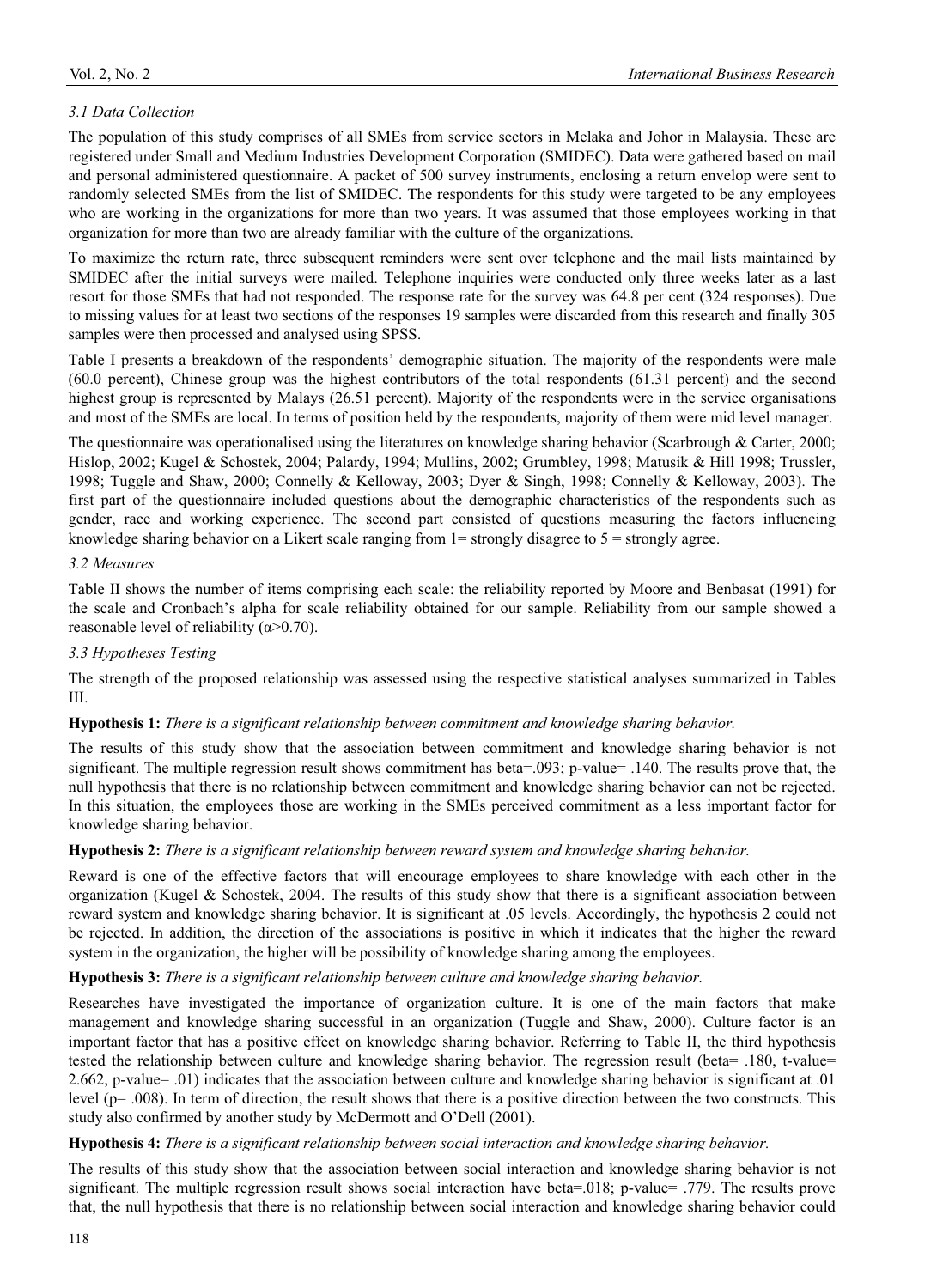not be rejected. From this situation, many organization start to motivate their employees to interact more among them by providing rest rooms or provide food or drinks for them (Flaherty, 2000).

#### **Hypothesis 5:** *There is a significant relationship between trust and knowledge sharing behavior.*

Table II shows the association between trust and knowledge sharing behavior is significant at 0.01 level and the beta  $= .131$  and t-value  $= 2.016$  (p=0.045). The support for hypothesis 5 reflects the similar arguments in previous studies (Dyer & Singh, 1998; Sharratt & Usoro, 2003 ; Kalantzis & Cope, 2003) found that trust have greater impact on the knowledge sharing behavior.

#### **Hypothesis 6:** *There is a significant relationship between technology and knowledge sharing behavior.*

The higher levels of technology are associated with knowledge sharing behavior among the employees in the Malaysian SMEs. Multiple regression analysis shows results of (beta= .273, p-value= .000), implying that there is a positive and significant correlation between technology and knowledge sharing behavior. This research therefore further proves the earlier findings that showed technology as having a positive and significant influence on knowledge sharing behavior (Connelly & Kelloway, 2003).

#### **4. Conclusion**

The research was done under theoretical framework developed based on the previous study. The multiple regression analysis shows that reward system, culture, trust and technology are significant elements of knowledge sharing behavior of the employees in the SMEs in the two states in Malaysia. The model explains 32 per cent of the variance in companies' knowledge sharing behavior. As we know exchanging knowledge with other people will indirectly help the management to create some new idea or knowledge and Malaysian government trying to develop knowledge based management, an understanding of the factors that influence knowledge sharing behavior is invaluable. Knowledge is also very crucial in order to compete among business organization in today's world. An assessment of the validity of the findings presented in this paper would be especially valuable.

Like other empirical studies, this study is not without its limitations. Our sample consisted of SMEs in Melaka and Johor state in Malaysia may limit the generalizability of the results. The sample size itself is relatively small. The study can be strengthened by increasing the sample size and including participants in other geographical areas. With an increased sample size, a more detailed empirical analysis among the independent variables and the variables that have multiple categories can be performed. Potential correlations between some of the independent variables (e.g. gender, race, working experiences, educational level) need to be reported in a future study.

#### **References**

Bogdanowicz, M,S & Bailey, E, K. (2002). The value of knowledge and the values of the new knowledge worker: Generation x in the new economy, *Journal of European Industrial Training,* 26(2), 125-9.

Cheng, M.Y. (2002) Socialising knowledge management: The influence of the opinion leader, *Journal of Knowledge Management Practice,* 3(3).

Chow,C.W., Deng, F.J. & Ho, K.J. (2000). The openness of knowledge sharing within organizations: A comparative study in the United States and the People's Republic of China, *Journal of Management Accounting Research,* 12(1), 65-96.

Connelly,C.E. & Kelloway, E.K. (2003). Predictors of employees' perceptions of knowledge sharing cultures, *Leadership & Organization Development Journal*, 24(5), 294-301

Dyer, J.H & Singh, H. (1998). The relational view: Cooperative strategy and sources of interorganizational competitive advantage, *Academy of Management Review*, 23, 660-79.

Flaherty, J. (2000). 'Perk du jour: A loaded company kitchen', *The Globe and Mail*, Toronto.

Grumbley, H. (1998), *Knowledge management*, Work Study, 47(5), 175 – 177

Hariharan, A. & Cellular, B. (2005). Critical success factors for knowledge management, *Knowledge Management Review*, 8(2), 16-19.

Hislop, D. (2002). Managing knowledge and the problem of commitment, The Third European Conference on Organisational Knowledge, Learning, and Capabilities, Astir Palace, Athens, 5-6 April, 2002, [online], Available: http://www.dcs.napier.ac.uk/~hazelh/esis/hazel2.pdf, [21 March, 2008].

Kalantzis.M, & Cope.B. (2003). Linking trust, values and perceived benefits, *International Conference on Knowledge Management 2003* (ICKM 2003), ), 7-9 July, Putra World Trade Centre, Kuala Lumpur, Malaysia, [Online] Available: http://ickm.upm.edu.my/schedule.html (August 12, 2008).

Kugel. J, & Schostek. C. (2004). Knowledge Sharing: Rewards for knowledge sharing. [online], Available: http://www.gurteen.com/gurteen/gurteen.nsf/id/rewards-k-sharing, [21 March 2008].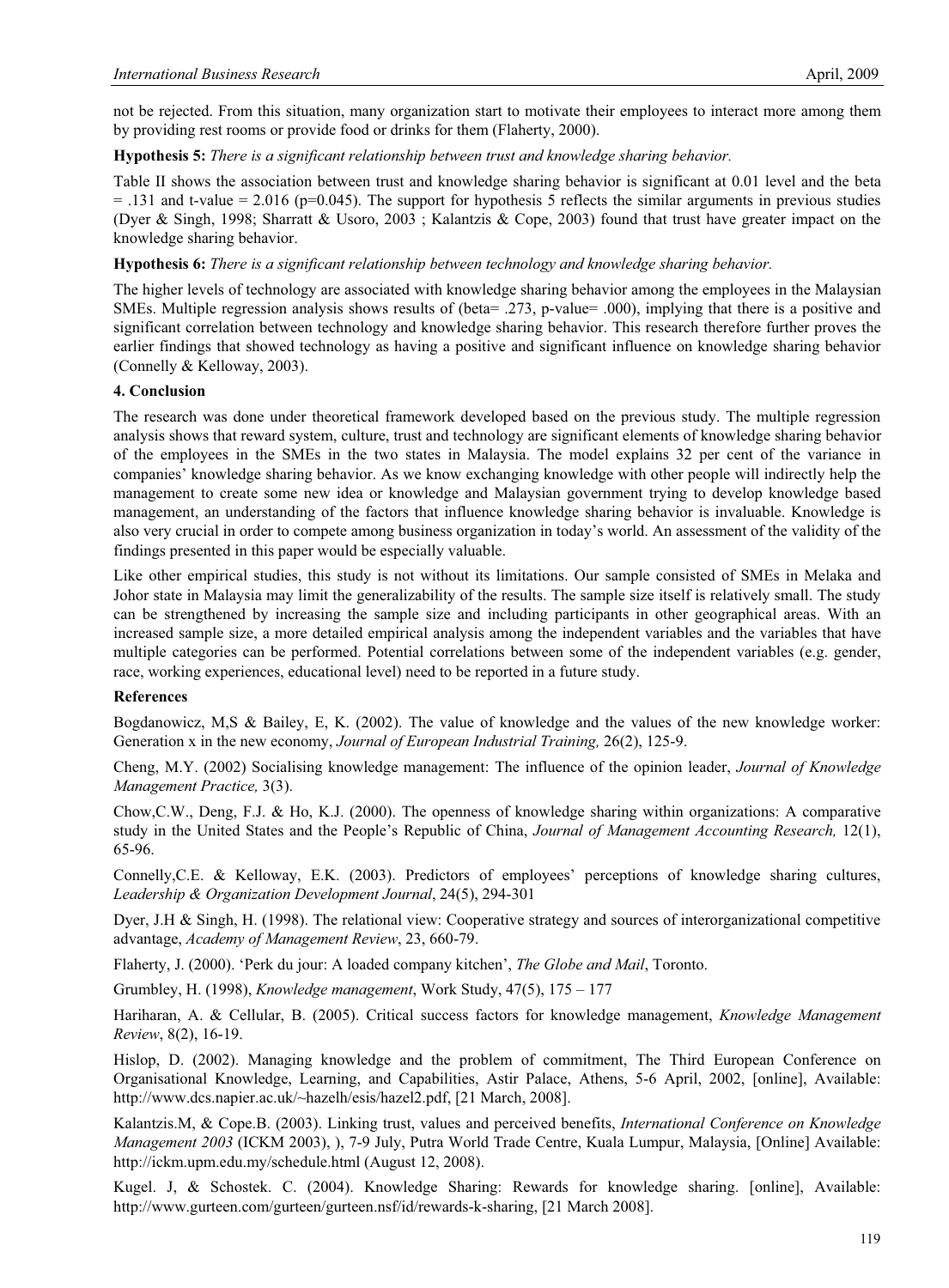Mason. D, & Pauleen. D.J. (2003). Perceptions of knowledge management: A qualitative analysis, *Journal of Knowledge Management*, 7(4), 38-48.

Matusik, F.S., & Hill, C.W.L. (1998). The utilization of contingent work, knowledge creation, and competitive advantage, *The Academy of Management Review,* 23(4), 680-97.

McDermott,R. & O'Dell, C. (2001). Overcoming cultural barriers to sharing knowledge, *Journal of Knowledge Management*, 5(1), 76-85.

Mohamed, M. (2002). E-Migration- rising to the challenge of the new economic frontier, [online] Available: http: www.smpke.jpm.my/WebNotesApp/PMMain.nsf/fsmainPM (August 2004, 2005).

Moore, G.C. and Benbasat, I. (1991). Development of an instrument to measure the perceptions of adopting an information technology innovation, *Information Systems,* 2(3), 192-222.

Mullins, L. (2002). *Management and Organisational Behaviour*, 6<sup>th</sup> Edition, FT Prentice Hall: London.

Nonaka, L., & Konno, N. (1998). The concept of 'ba': Building a foundation for knowledge creation, *Carlifornia Management Review*, 40(3), 40-54.

O'Dell, C., & Grayson, C.J. (1998). If only we knew what we know: Identification and transfer of internal best practices, *California Management Review*, 40(3), 154-174*.*.

Palardy, M.J. (1994). Principles of Learning: a review, *Journal of Instructional Psychology,* 21(4), 308-312.

Ruggles, R. (1998) The state of the nation: Knowledge management in practice, *California Management Review,* 40(3), 80-89.

Scarbrough, H. & Carter, C. (2000). *Investigating knowledge management*, CIPD, London.

Schein, E. (1985). *Organizational culture and leadership*, Jossey-Bass, San Francisco, CA.

Sharratt, M., & Usoro, A. (2003). Understanding Knowledge-Sharing in Online Communities of Practice, *Electronic Journal on Knowledge Management*, 1(2), 187-196.

Stenmark, D. (2003). Knowledge creation and the web: Factors indicating why some intranets succeed where others fail, *Knowledge and Process Management*, 10(3), 207-216.

Syed-Ihksan, S.O.S. & Rowland, F. (2004). Benchmarking knowledge management in a public organization in Malaysia, *Benchmarking: An International Journal*, 11(2).

Trussler, S. (1998). The rules of the game, *The Journal of Business Strategy,* 19(1), 16-19.

Tuggle, F.D. & Shaw, N.C. (2000). The effect of organizational culture on the implementation of knowledge management, *Florida Artificial Intelligence Research Symposium* (FLAIRS), Orlando, FL.

Yaacob. H.R.A , & Hassan.B. (2005). Creating a knowledge sharing culture in organizations in Malaysia, International Conference on Knowledge Management (ICKM 2005), 7-9 July, Putra World Trade Centre, Kuala Lumpur, Malaysia. [online] Available:http://ickm.upm.edu.my/schedule.html (July 24, 2008).

Zainiddin, D. (2000). A new Malaysia- from strategies vision to strategies implementation. Retrieves August 25, 2005, from The 2001 Budget Speech, [online] Available http: www.treasury.gov.my/englishversionbaru/index.htm (August 12, 2008).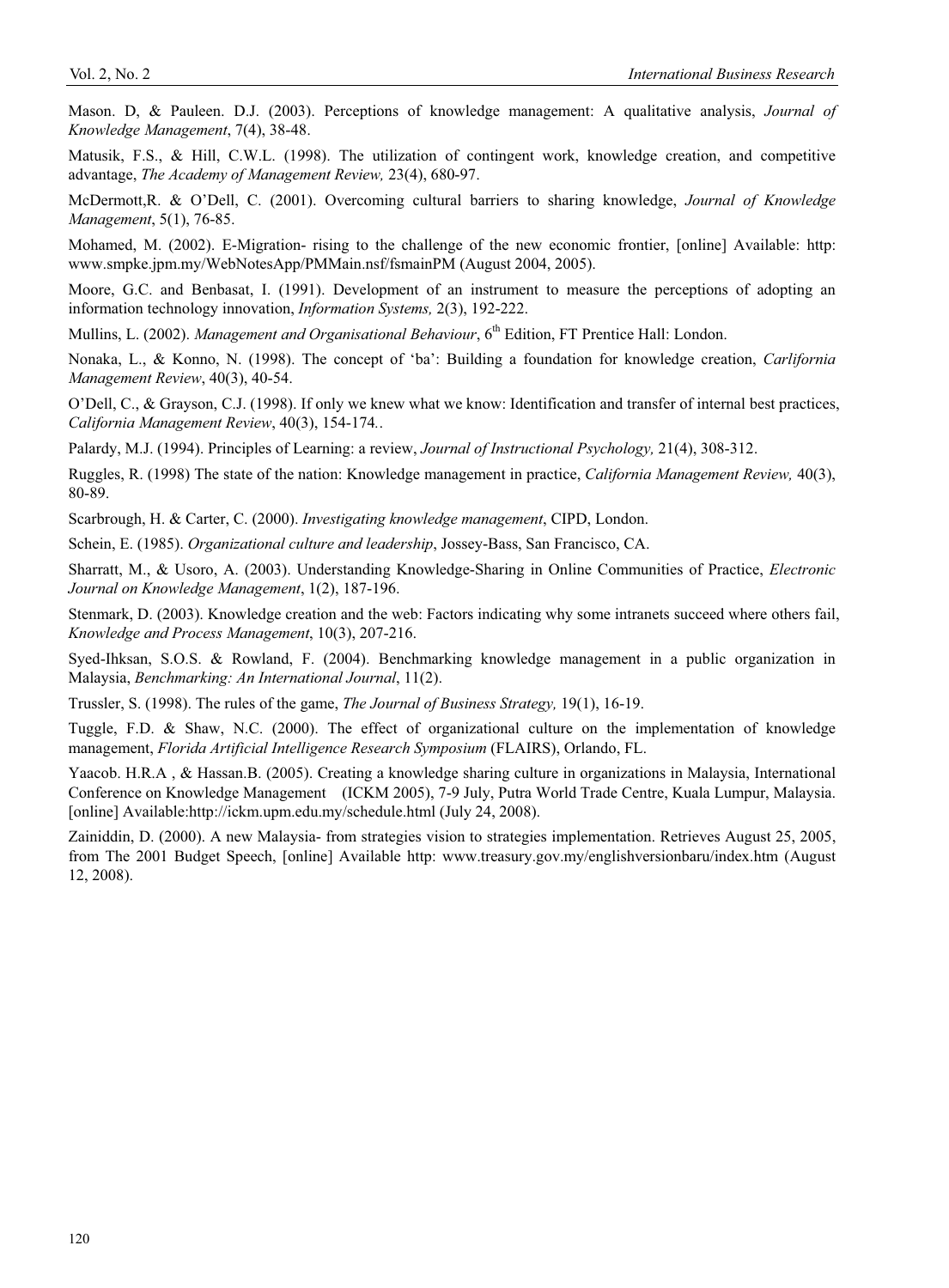| No | Demographic Variables        | No. of      | $\frac{0}{0}$ |  |
|----|------------------------------|-------------|---------------|--|
|    |                              | Respondents |               |  |
|    | <b>Sex</b>                   |             |               |  |
|    | Male                         | 183         | 60.0          |  |
|    | Female                       | 122         | 40.0          |  |
|    | Race                         |             |               |  |
|    | Malay                        | 81          | 26.56         |  |
|    | Chinese                      | 187         | 61.31         |  |
|    | Indian                       | 32          | 10.49         |  |
|    | others                       | 05          | 1.64          |  |
| 1. | <b>Working place</b>         |             |               |  |
|    | Manufacturing                | 114         | 37.37         |  |
|    | Services                     | 191         | 62.63         |  |
| 2. | <b>Ownership of the SMEs</b> |             |               |  |
|    | Local                        | 269         | 88.20         |  |
|    | Foreign                      | 36          | 11.80         |  |
| 3. | <b>Respondents position</b>  |             |               |  |
|    | Manager                      | 40          | 13.12         |  |
|    | Mid level manager            | 181         | 59.34         |  |
|    | Executive                    | 84          | 27.54         |  |

## Table 2. Reliability Analysis

| Variables                  | Coefficient Alpha |  |
|----------------------------|-------------------|--|
| Knowledge sharing behavior | 0.835             |  |
| Commitment                 | 0.896             |  |
| Reward system              | 0.885             |  |
| Culture                    | 0.792             |  |
| Social interaction         | 0.768             |  |
| Trust                      | 0.831             |  |
| Technology                 | 0.808             |  |

#### Table 3. Regression Results

| Variables          | Beta | t-value | p-value |
|--------------------|------|---------|---------|
| Commitment         | .093 | 1.483   | .140    |
| Reward system      | .136 | 2.110   | .036    |
| Culture            | .180 | 2.662   | .008    |
| Social interaction | .018 | .280    | .779    |
| Trust              | .131 | 2.016   | .045    |
| Technology         | .273 | 4.316   | .000    |